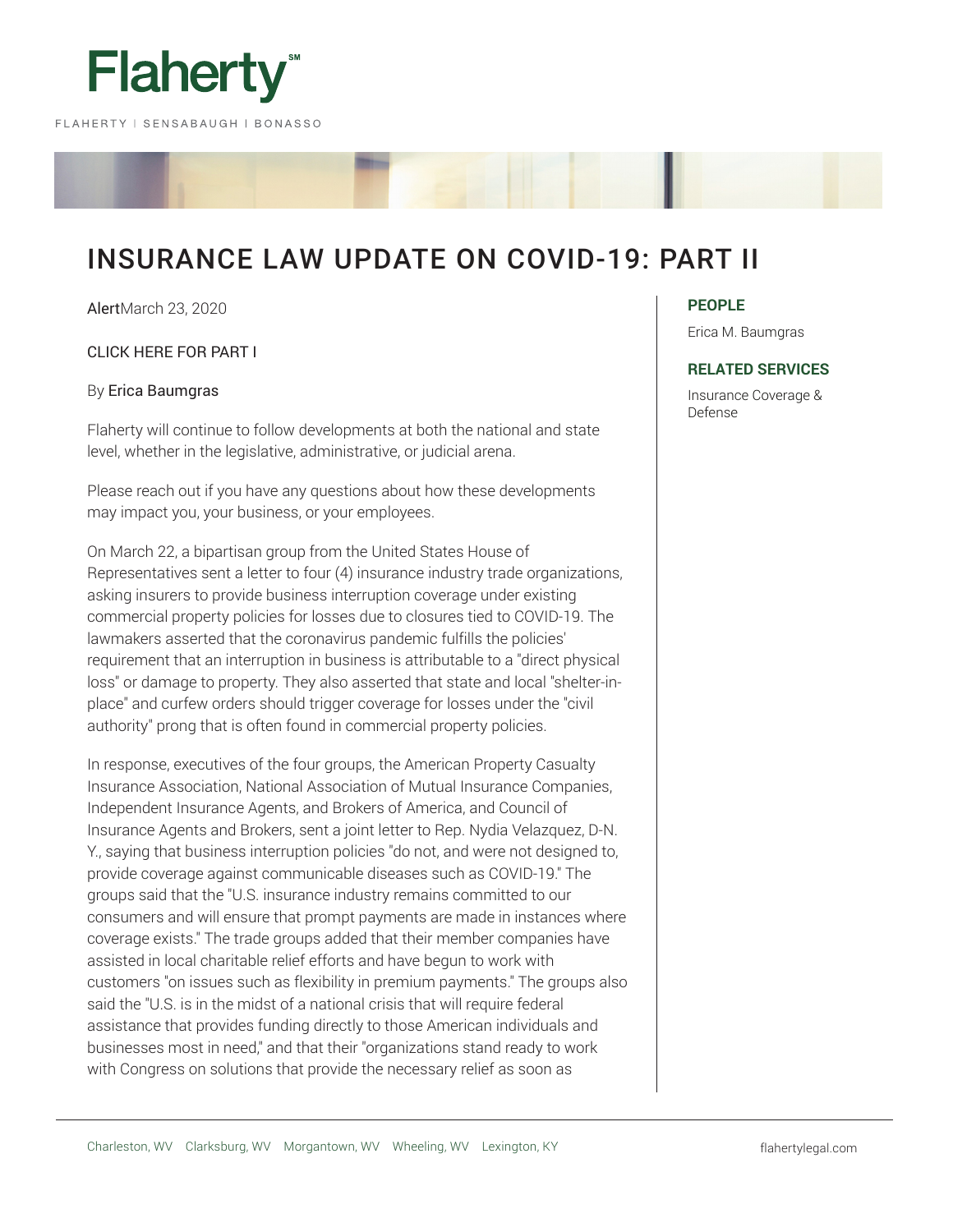

### possible."

Also, at the national level, a subcommittee of the House Committee on Oversight and Reform on Wednesday asked three (3) travel insurance carriers to produce documents and participate in interviews to address the scope of coverage provided by their policies for trip cancellations related to the coronavirus. The chairman of the Economic and Consumer Policy subcommittee sent letters to Allianz Global Assistance USA, Generali Global Assistance Inc., and Travel Guard Group Inc., asking them to provide certain information by March 25. Among other things, the subcommittee is seeking data on the number of claims the carriers have received from policyholders for reimbursement of trip cancellations or medical expenses, as well as how many of those claims have been paid or denied. Rep. Raja Krishnamoorthi, D-Ill., also asked executives of the three insurers to schedule interviews, noting that the subcommittee "can make arrangements for a remote interview." The executives previously declined invitations to testify at a subcommittee hearing on travel insurance issues scheduled for March 11. The inquiries are part of an ongoing investigation into consumer complaints that their travel insurance claims have been improperly denied.

The three insurers have all issued public statements indicating they now consider the coronavirus outbreak to be a "foreseeable event" and that cancellations for fear of travel generally will not be covered under most of their policies. The carriers have said their "cancel for any reason" policies might provide partial or full coverage for cancellations on these grounds, depending on the policies' terms. In addition, the insurers have all indicated that some of their policies might cover claims for trip cancellation or interruption if a policyholder's plans are disrupted by a confirmed diagnosis of COVID-19.

At the state level, in the New Jersey General Assembly, lawmakers are in discussions with insurance carriers regarding potential changes to a bill, A3844, that would retroactively expand business interruption insurance to include losses attributed to the coronavirus pandemic. The bill was reported out of the General Assembly's Homeland Security and State Preparedness Committee last Monday. It was set for a vote by the full chamber the same day before the sponsors pulled it at the last second. Assemblyman Freiman's chief of staff reported that the bill was pulled so lawmakers could engage in further discussions with insurers. After several conversations with various insurance companies, they concluded that they are going to allow companies to come forward with their plans to address the issue proactively, and they want to give them a few days to do so. As of March 20, talks were still ongoing.

As currently written, A3844 would apply to business interruption policies held by New Jersey businesses with fewer than 100 full-time employees, provided that the policies were issued by March 9, when Gov. Phil Murphy declared a state of emergency. The bill would effectively rewrite such policies to explicitly include coverage for "business interruption due to global virus transmission or pandemic." Insurers that pay business interruption claims under these policies would potentially be eligible for reimbursement from the New Jersey Department of Banking and Insurance, according to as-yet-undetermined standards that would have to be established by the department.